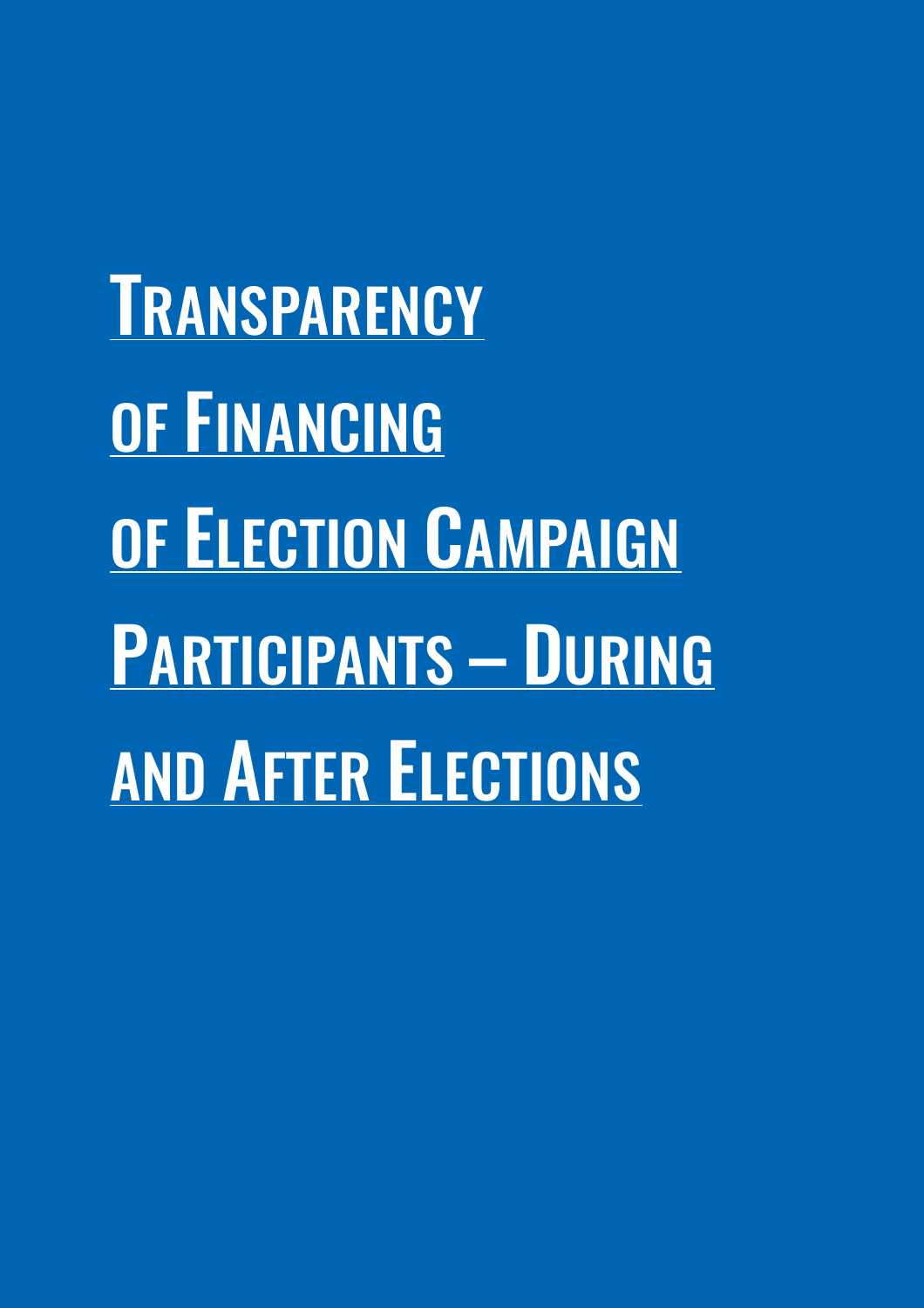

*Transparency Serbia is non-partisan, non-governmental and non-for profit voluntary organization established with the aim of curbing corruption in Serbia. Transparency Serbia's main goal is to increase transparency in the work of state organs as a way to prevent abuse of public authority for private purposes, through preventive activity - raising public awareness about the dangers and damage that corruption does to society, fostering reforms and proposing concrete recommendations.*

*This project was implemented thanks to the support of the Czech Foreign Ministry (Transition Promotion Program). TS implements it in cooperation with Transparency International Czech Republic (TIČR). Transparency Serbia is responsible for the content of reports, statements and analyses and they do not necessarily reflect the views of TIČR or the Government of the Czech Republic.* 



Ministry of Foreign Affairs of the Czech Republic



Transparency International – Česká republika, o.p.s. www.transparency.cz

Transparentnost Srbija www.transparentnost.org.rs December 2020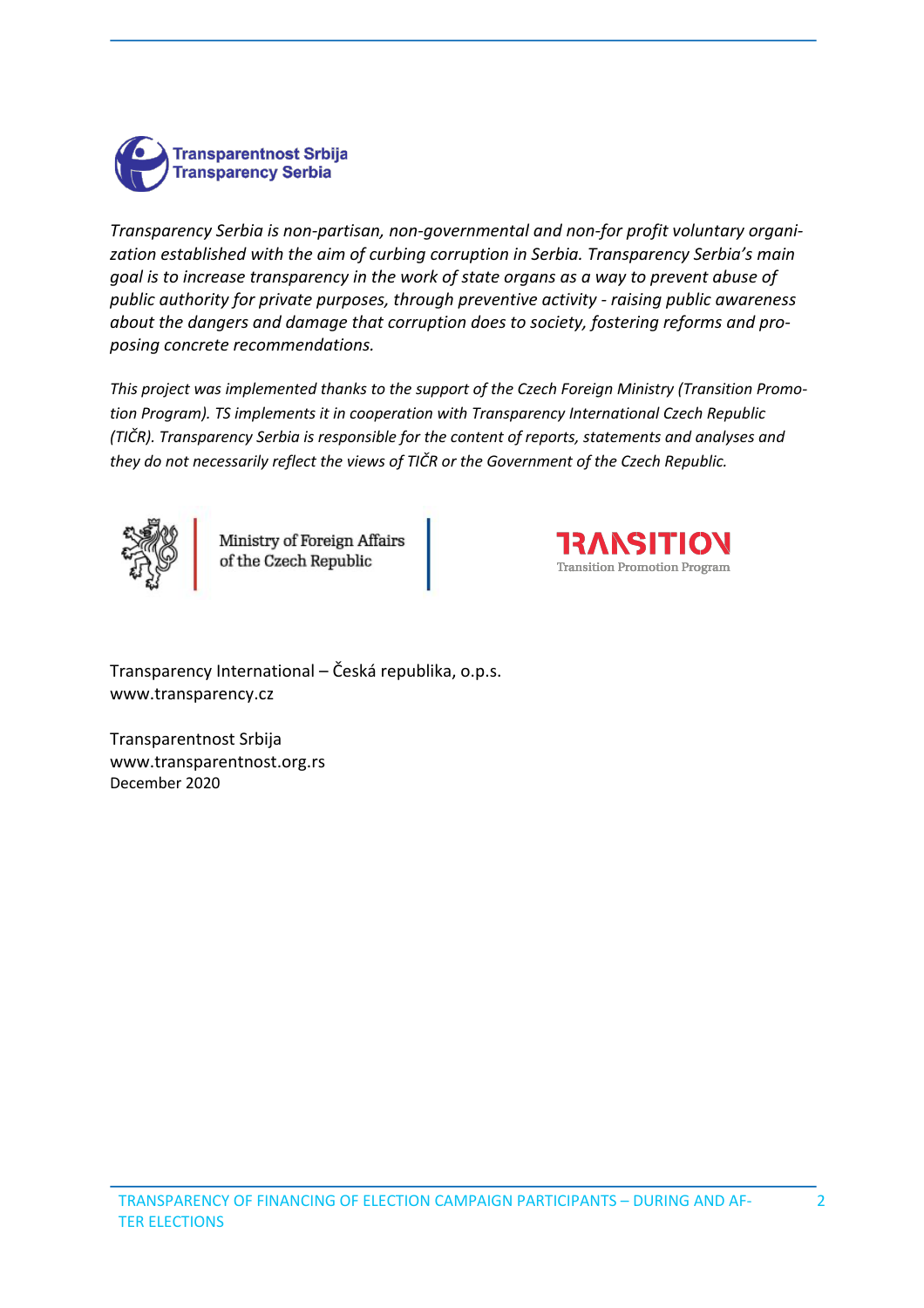# Transparency of Financing of Election Campaign Participants – During and After Elections

# **Contents**

| SPP, SDA, Narodni blok, ADA, Ruska (Justice and Reconciliation Party, Party of      |  |
|-------------------------------------------------------------------------------------|--|
| Democratic Action, People's Block, Albanian Democratic Alternative, Russian Party 9 |  |
|                                                                                     |  |
|                                                                                     |  |
| Comparison of previously and subsequently published information  11                 |  |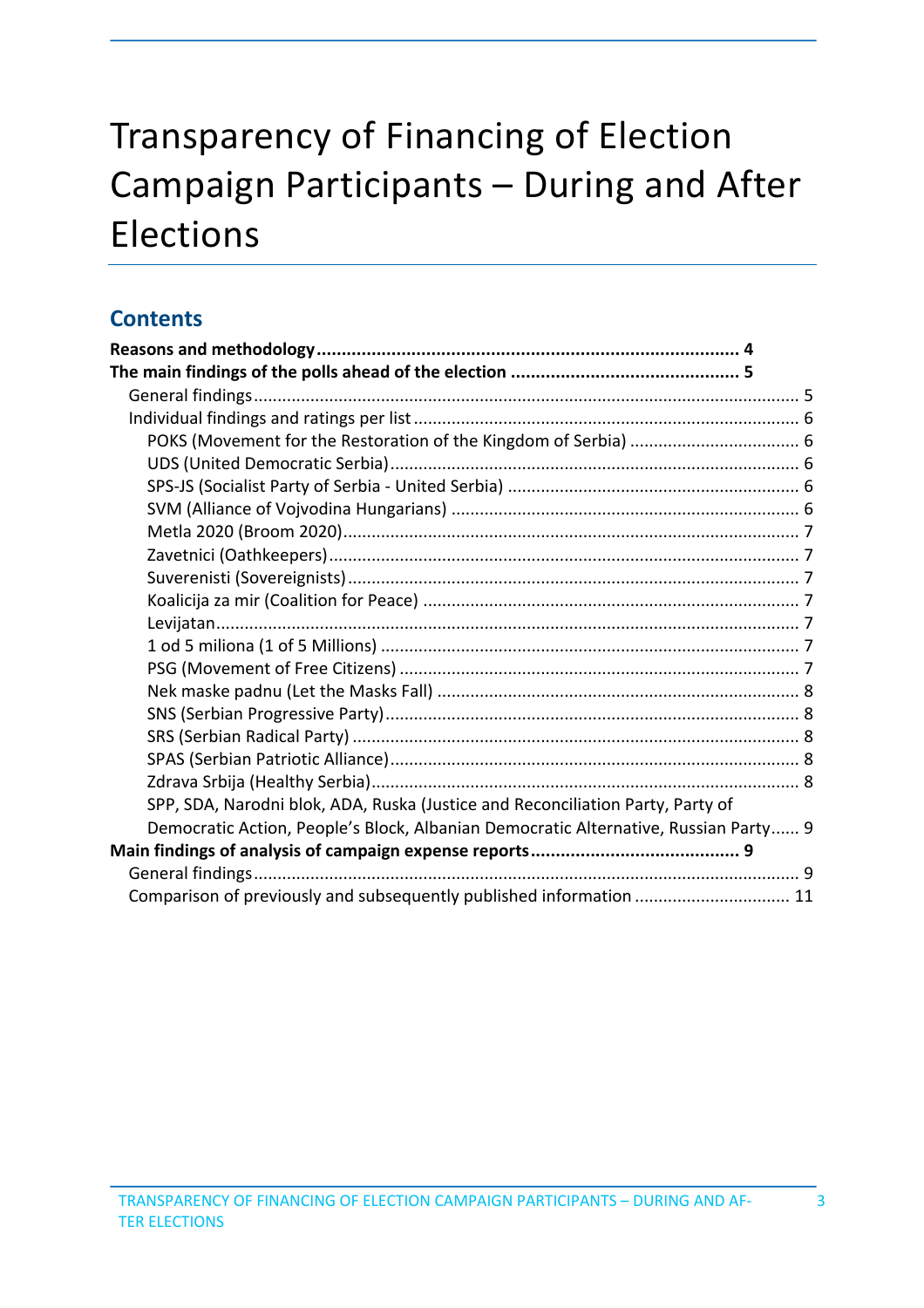# Reasons and methodology

Ahead of the June 2020 parliamentary elections and subsequently, Transparency Serbia conducted research on transparency of election campaign financing. The survey was conducted in co-operation with Transparency International Czech Republic, according to a methodology the organization has been regularly implementing in the country's elections for seven years, and has also been applied in the Slovak elections. The methodology is tailored to the legal framework, standards and practices in Serbia.

Transparency Serbia has opted for this research, to help the public better understand the scale of the problem of insufficient transparency of election campaign financing while it is ongoing, but also to comprehend that it is possible to increase transparency, either through legal requirements or through improved practices. To that end, TS has already made concrete proposals, the last time during the dialogue on election conditions in  $2019/2020<sup>1</sup>$ , but regulations in this segment have not been improved. The problems were recognized in the findings of relevant international organizations (ODIHR)<sup>2</sup>, as well as in the 2013 anti-corruption planning documents<sup>3</sup>, but that was not enough to improve the regulations either. Amendments to the Law on Financing Political Activities are planned with a revised Action Plan for Chapter 23 of EU Integration<sup>4</sup>, namely for the end of 2020, but work on the amendments has not even begun by the deadline.

Before the elections, data was collected from questionnaires sent to all political entities that participated in this election, from their social media sites and profiles, as well as from the media. Six areas were evaluated: planned campaign expenditures, online presence and planned online attendance costs, incoming/ougoing payments on a special election campaign finance account, planned revenue structure, a list of campaign events and election teams, volunteers and engaged PR and marketing agencies.<sup>5</sup>

<sup>1</sup>https://www.transparentnost.org.rs/images/doku-

menti uz vesti/TS glavni problemi u vezi sa finansiranjem izborne kampanje.pdf <sup>2</sup>http://preugovor.org/upload/document/predsedniki izbori - sprovoenje zakona\_i\_evropske\_.pdf

<sup>3</sup>http://www.acas.rs/wp-content/uploads/2010/06/Nacionalna\_strategija.pdf 4http://www.acas.rs/wp-content/uploads/2010/06/Revidirani-Akcioni-plan-za-sprovodjenje-Strategije-usvojen-30062016.pdf

<sup>5</sup>The entire questionnaire is available here: https://www.transparentnost.org.rs/images/dokumenti uz vesti/upitnik za sajt.pdf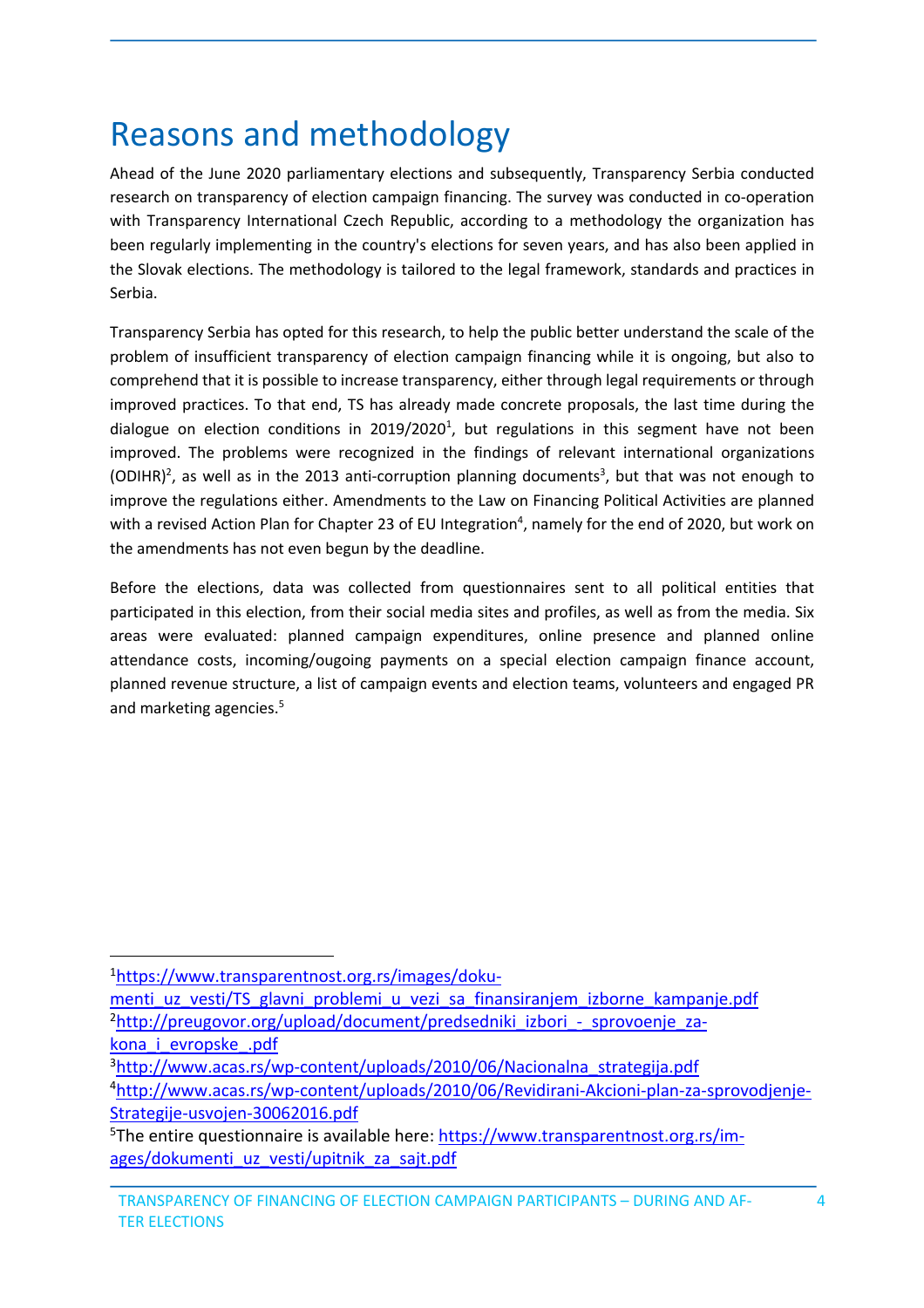# The main findings of the polls ahead of the election

# General findings

The response rate to the questionnaire we sent was extremely low, which was somewhat expected, because not only was this survey conducted for the first time, but it also set extremely high standards. Therefore, Transparency Serbia will continue this practice in the next election cycles and try to make it an integral part of the elections.

Of the 21 lists, all received a score of between 1 and 2, except for the "For the Kingdom of Serbia" list, which was rated with 2.5 thanks to the fact that it was the only one with a published list and a structure of planned campaign expenses. A score above 1 (one) was mainly given to those parties that had an announcement of events during the election campaign, usually on social media. In several cases, other data was available too, but even then through officials' statements to the media. Therefore, we believe it is important for the media to ask the parties these questions, in order to create an atmosphere for some of these standards to become legal obligations.<sup>6</sup>

We found campaign expenditure planning data only on the website of one election list. Likewise, in only one case, information was found about persons in charge of funding and about profiles to be used in the social media campaign. The fact that 13 of the 21 participants in the elections published at least some information about campaign activities and public events (i.e. that they will not to organize them), contributed to the majority getting a slightly higher rating than the unit for transparency. Similarly, one-third of participants have released at least some (usually very general) information about the type of income with which they plan to cover campaign expenses.

On the other hand, none of the participants in the elections offered the possibility of insight to voters in the balance and changes on a separate account used to finance the election campaign, or in contracted but still outstanding expenses for campaign purposes.

According to TIČR experience, there was also a poor response of the parties in the country at the start of this survey, but many standards became part of the law in 2016 and transparency has been shown to contribute to the success of parties. TIČR has also set new standards in subsequent election cycles, for example in relation to the publication of data on the use of social networks and associated expenses in the election campaign.

 $6$ Detailed results of the Survey of Transparency Serbia can be found on the TS website at: https://transparentnost.org.rs/index.php/sr/projekti/189-transparentnost-finansiranja-izborne-kampanje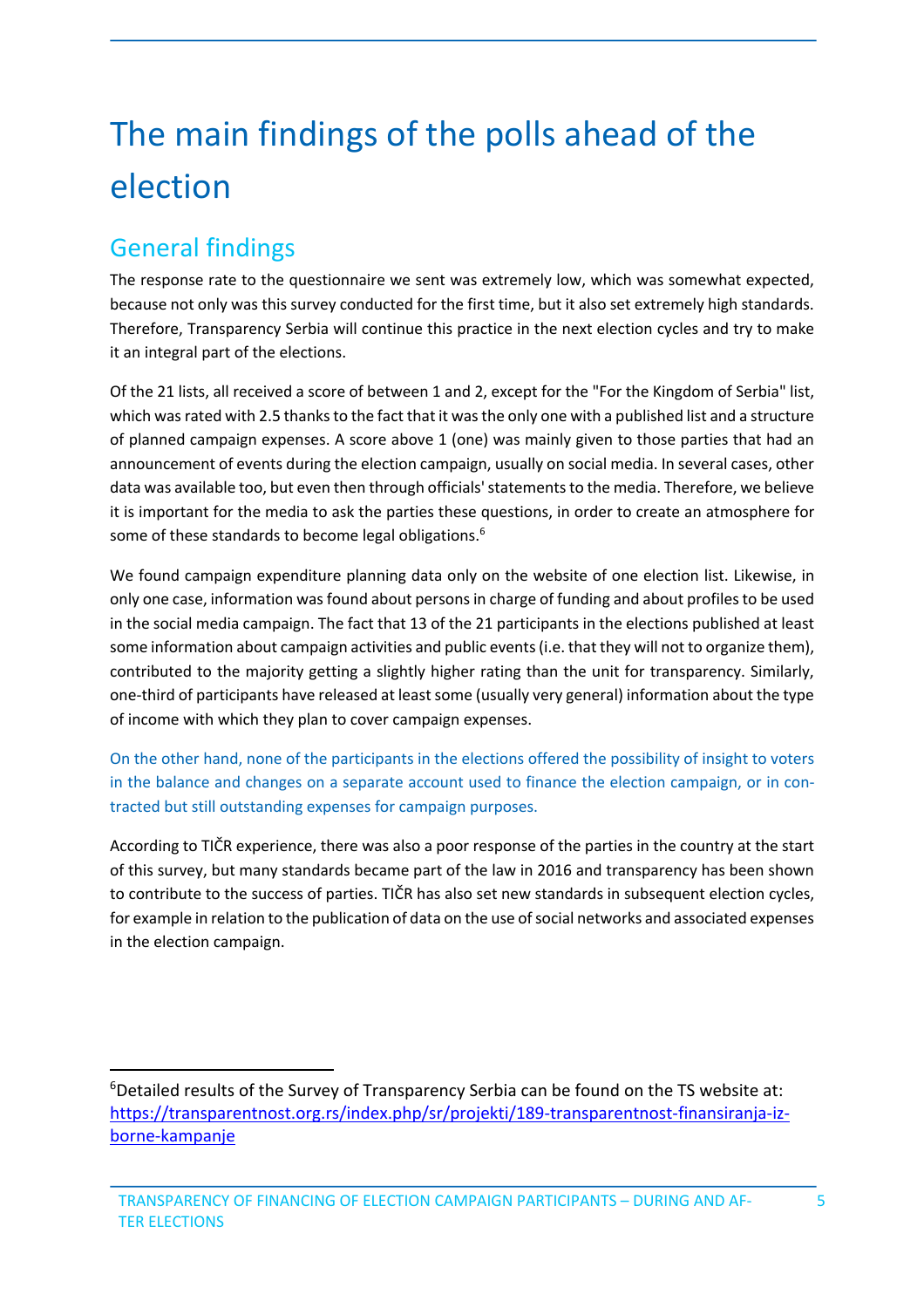# Individual findings and ratings per list

### **POKS (Movement for the Restoration of the Kingdom of Serbia) 2,5**

The site published planned campaign expenses and their structure (http://poks.rs/donacije/), as well as data on received donations.

The website and social media announced that there would be no debates. Information was found (in the coalition's gazette) about the fact that Vice President Jelic is in charge of marketing.

## **UDS (United Democratic Serbia)**

#### **1,8**

A statement from an official of SMS, a member of the coalition, was found saying that small donations would cover the cost of billboards, leaflets, flyers (without an estimate of the amount) and that the campaign would be based on visits across Serbia and TV stations appearances, with no funds available to buy air time. One statement said the campaign was expected to be financed primarily with budget money, that about 100,000 euros are expected before the elections and then, if they enter parliament, another 200,000 euros. "Small donations" were also expected. On the SMS website, there is an invitation to donate funds, but no data about donors. There's a calendar on the same website, but in it, for the period 11 May - 19 June, for each day it is only said "Promotional activities within the UDS coalition". There's information from 11 June that all major rallies that had been planned were cancelled until the end of the campaign due to the virus outbreak.

### **SPS-JS (Socialist Party of Serbia - United Serbia) 1,8**

There is no coalition website. According to comments made by Vladan Zagradjanin, chairman of the SPS Executive Board, as of 23 May, budget funds are planned to be used, including funds obtained for routine activities, and perhaps a donation, but without assessing the amount and structure of expenditures. SPS Director Djordje Cabarkapa's statement was also found that the campaign would not be expensive and would only use funds from the budget. The SPS website regularly publishes and updates the received donations. Both the SPS and JS publish announcements and reports from campaign events on the home page of the website and on social media, but announcements are made for the next day and not in advance for the long term.

## **SVM (Alliance of Vojvodina Hungarians) 1,57**

 $7$ TS shall not be not responsible for possible omissions caused by Hungarian translation, which would have been avoided in case the party responded to the questionnaire.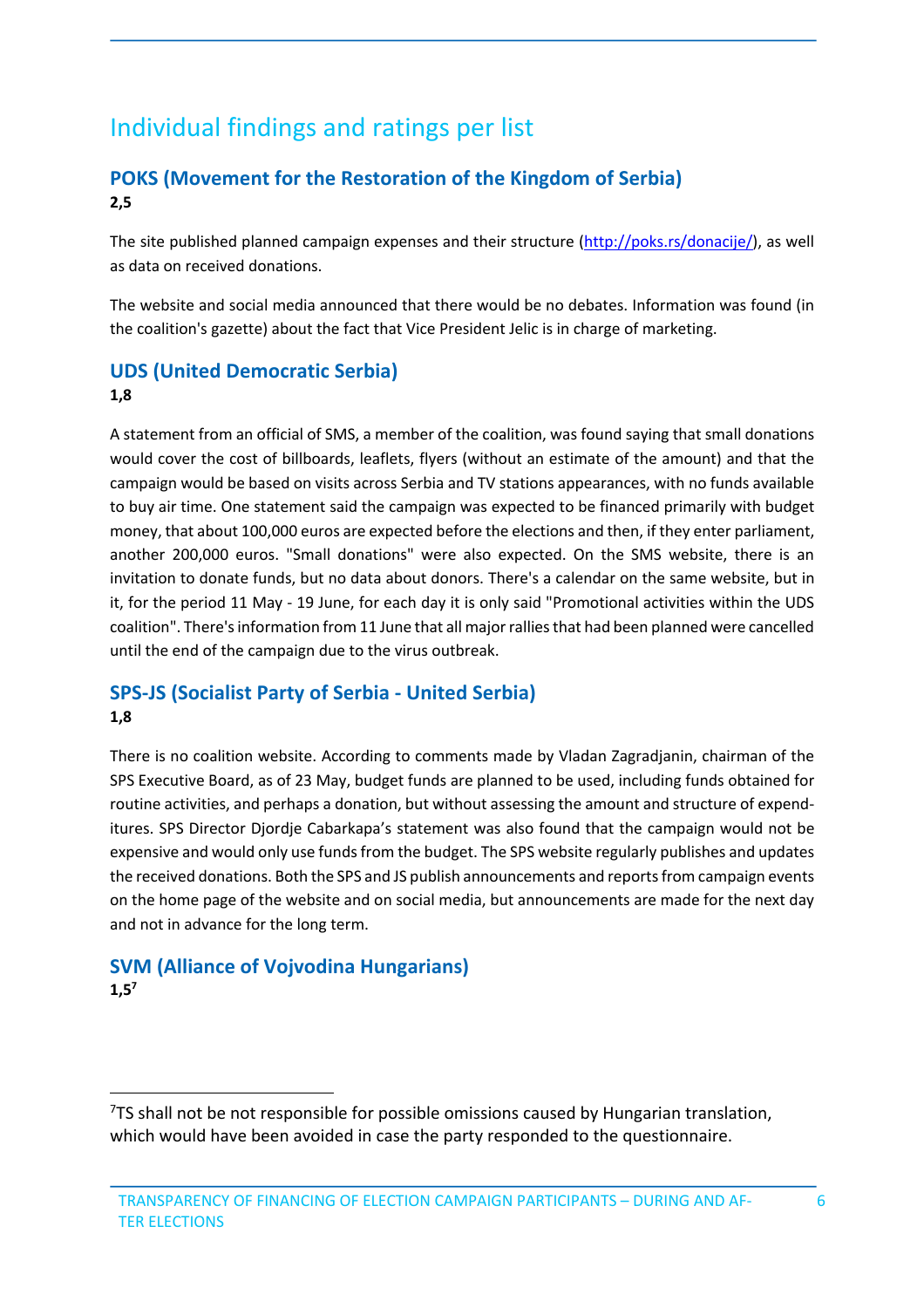There is a list of FB profiles used in the campaign on the website. No data was found on the planned advertising cost structure. Elvira Kovacs' statement that advertising on Facebook is planned was found, and that the campaign would be funded from the budget.

#### **Metla 2020 (Broom 2020) 1,5**

Statements were found that the DSS "relies on local boards and budget funds, and will not take loans" and "will not organize rallies, will focus on media and advertising on billboards", as well as statements in May that the campaign would be primarily a media-centered one and not a field campaign.

#### **Zavetnici (Oathkeepers) 1,5**

On the website, there are announcements of certain events and reports of previously held events in the "Activities" section.

## **Suverenisti (Sovereignists)**

#### **1,5**

There are event announcements and reports from these events on the website (in the EVENTS category, not in the ANNOUNCEMENT category), as well as on social media.

# **Koalicija za mir (Coalition for Peace)**

#### **1,5**

No coalition webpage was found. Announcements related to pre-election activities are published on social media.

#### **Levijatan**

#### **1,5**

The Levijatan movement has nothing about the elections on its website. On social media, there have been detailed announcements about collecting signatures and announcing TV interviews.

#### **1 od 5 miliona (1 of 5 Millions) 1,5**

There is a "Donate" link to the account numbers on the site, but no data on the donations received. Announcements of specific pre-election activities have been made on social media.

#### **PSG (Movement of Free Citizens) 1,5**

The home page of the website has a "Donate" banner with an account number, but there is no information about the donations received. On social media are announcements of the movements of PSG's election caravan, details on conversations with citizens and media appearances, as well as the information that no rallies will be organized.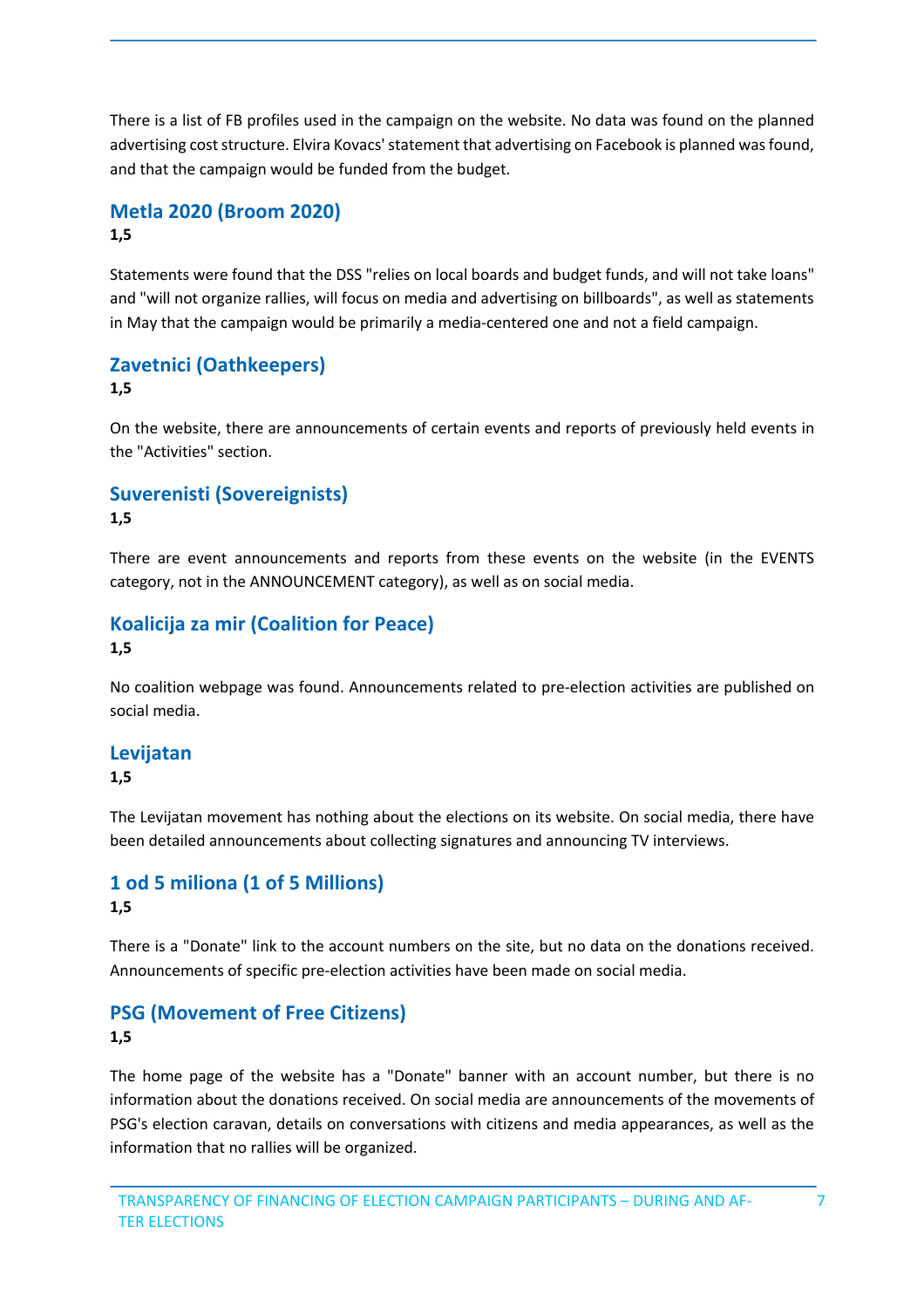#### **Nek maske padnu (Let the Masks Fall) 1,3**

No joint coalition website has been found. It was announced that due to the pandemic, they have not been holding campaign rallies. On websites and social networks you can find announcements of individual events (conversations with citizens, media activities).

## **SNS (Serbian Progressive Party) 1,3**

There was no answer from the SNS to the questionnaire, but a response arrived from a member of the coalition (SDPS), which refers to the SNS as in charge of financial affairs. Data was searched for on the list's website (which is actually at the regular party address), on the SNS website (a special website was created where the regular SNS site was transferred), FB pages and media.

Although the party had a huge number of individual donations in previous campaigns, no information was found on the site on how to donate, or a list of donations for this campaign. A statement was found from 19 May that "while the experts believe it would increase the risk of the spread of the coronavirus" the party will conduct a "remote" campaign, without gathering supporters, as well as perform door-to-door campaigning. The party's statement contains information on numerous activities of officials (state and/or party), volunteers and local committees. No activity announcements.

### **SRS (Serbian Radical Party) 1,3**

There is an "Announcements" column on the website, containing announcements of Vojislav Seselj's 2015 TV interviews. The latest entries in the "Activities" column are from 2018. "Statements" and "News" columns contain only one report from an event -- Vojislav Seselj handing over his books in downtown Belgrade. Vojislav Seselj's statement that the SRS would not hold rallies and debates during the campaign was found.

### **SPAS (Serbian Patriotic Alliance) 1,2**

Before the elections were called, it was announced that the campaign would be funded by donations. Aleksandar Sapic's statement on 23 May was also found that he was "counting on money from the budget".

### **Zdrava Srbija (Healthy Serbia)**

#### **Rating: 1,2**

Milan Stamatovic's statement was found that the coalition would not rent billboards or TV air time and that the campaign would be based on field work, but without estimating the costs. In another statement, Stamatovic argues that the money they will receive from the state will be enough for the campaign. On the Bolja Srbija website, there is an invitation to donate funds, but no data on received donations. Veroljub Stevanovic's statement was found that the coalition would not organize large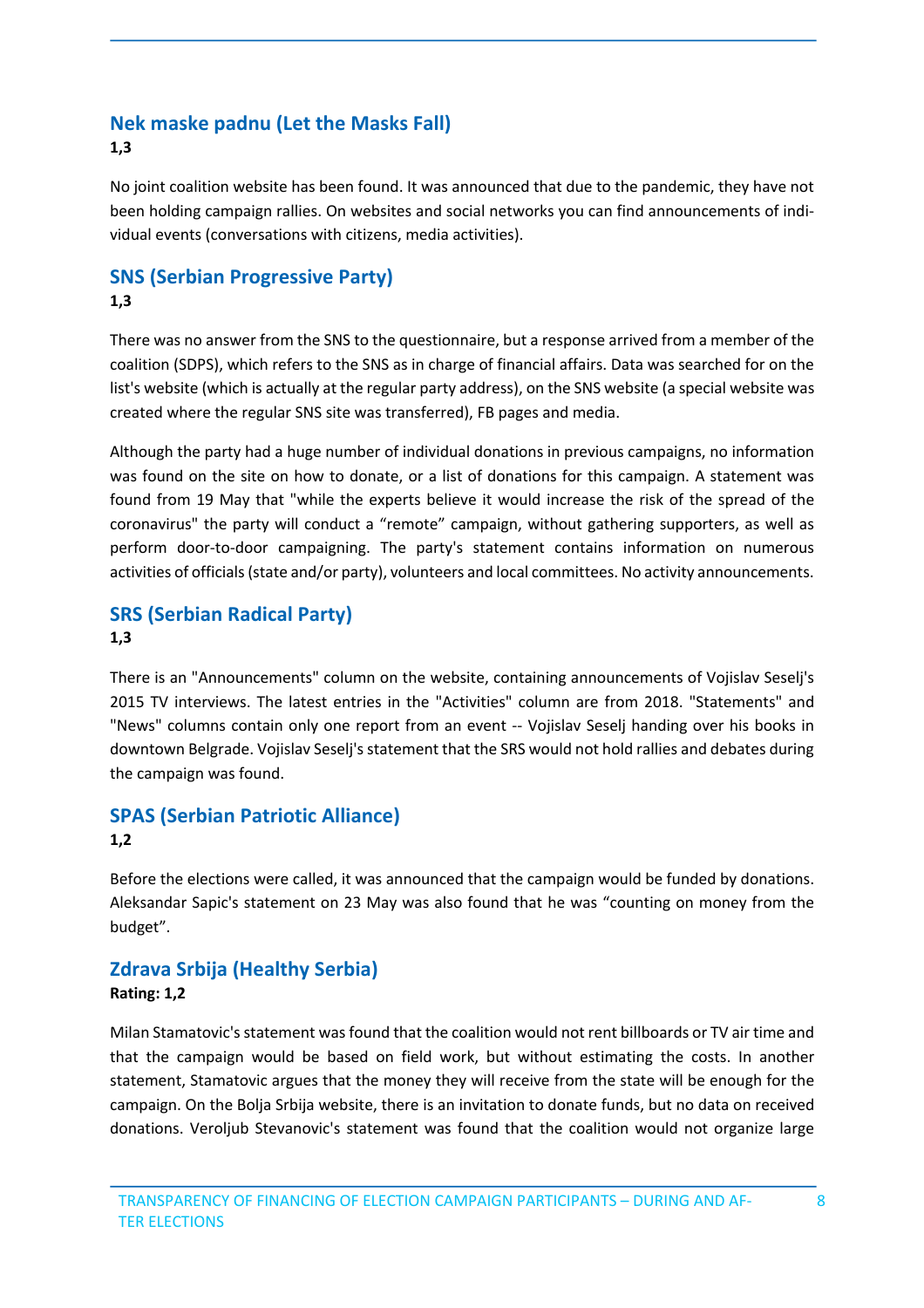rallies. Nevertheless, the announcement of a "pre-election concert" in Topola on 16 June was found on the Facebook page of Bolja Srbija.

### SPP, SDA, Narodni blok, ADA<sup>8</sup>, Ruska (Justice and Reconciliation Party, Party **of Democratic Action, People's Block, Albanian Democratic Alternative, Russian Party Rating: 1**

# Main findings of analysis of campaign expense reports

# General findings

Although the June 21st elections were held on 21 June 2020, data from the campaign expenses report was only released in early September. Initially, reports were released for 14 electoral lists, and four more appeared in the following weeks. Reports were not submitted or at least not published for the coalition "Let the Masks Fall", "Leviathan Movement – I live for Serbia" citizens group and "1 of 5 Million" citizens group. Data in the report was published only by the Anti-Corruption Agency and not by the election participants, except for POKS.

The transparency of campaign financing data is to some extend limited, regardless of the willingness of parties to present information about their expenses to the public. Namely, the reporting form alone does not provide an opportunity to write down individual costs in certain categories. This is most visible in the "Other Expenses" section, where it is possible to name only one service provider, but not all whom payments were made to. Similarly, the form does not foresee a special column for entering advertising costs on social media, so the conclusion that a party had advertised in this way can only be done if this is highlighted in a note. It is also obvious that certain columns were filled in by election participants in different ways and that the report therefore does not give the right picture. An example of this are ads, videos, and billboards, where the costs are mainly grouped per different suppliers and not per specific advertising messages, as they should.

For certain categories of expenditures, it is also certain that reports do not provide a complete picture. Such a conclusion can be reached primarily by comparing reports issued by various parties. For example, when looking at the cost of promotional material, there is no doubt that everyone had to have costs related to procurement, printing and distribution, or that they received some of these services for free. However, while some election participants classify costs across all of these categories, other reports state only one or two. It is a similar situation with communication costs – although all

 $8$ TS shall not be responsible for possible omissions in translations from Albanian, which would have been avoided in case the coalition responded to the questionnaire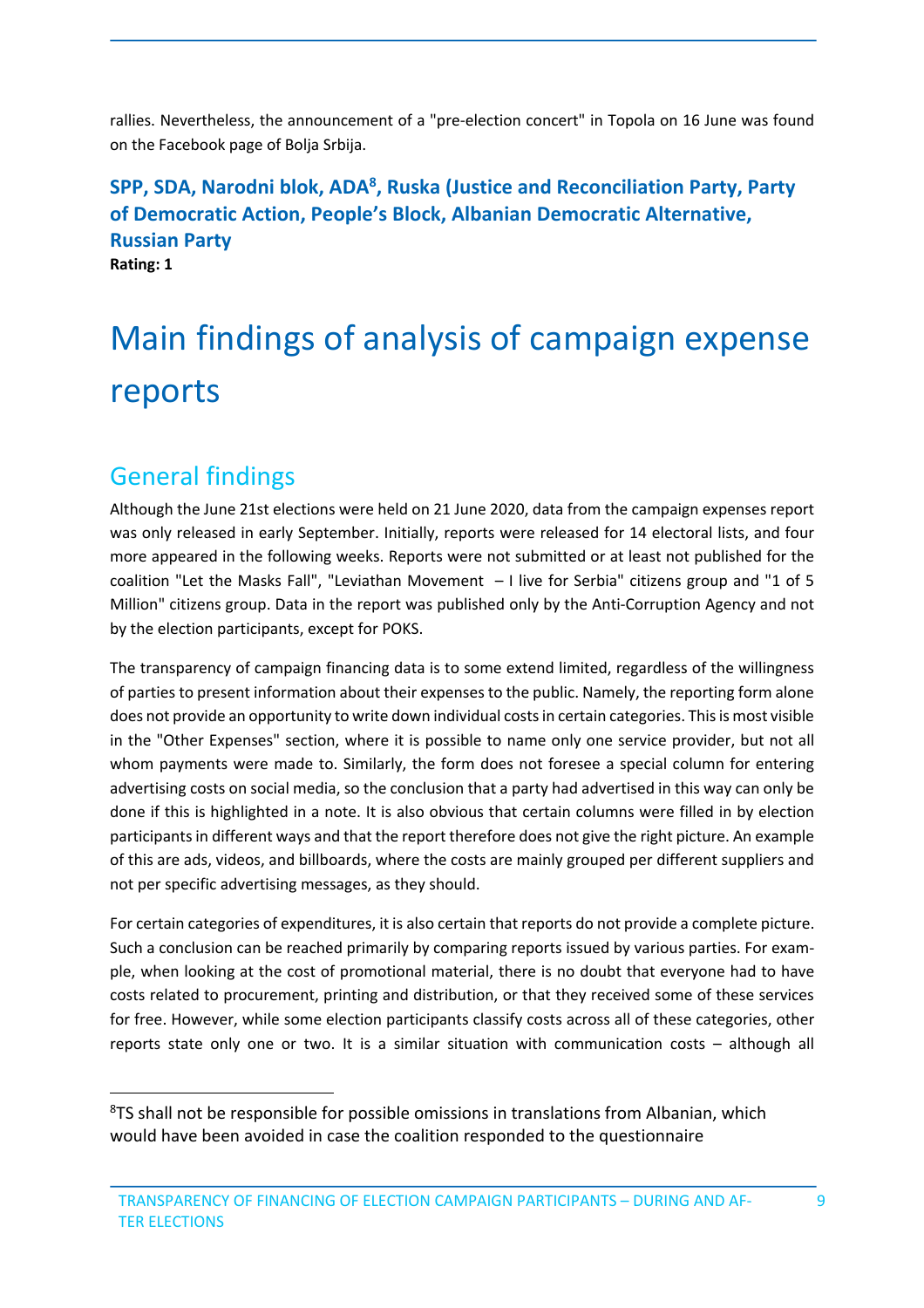campaigners had to bear such costs, they are listed only in some of the reports. Comparing the reports also reveals a number of illogicalities – that similar costs are paid in very different amounts. In the case of some parties, it could be an indication of hiding the expenditures and the revenues from which they were financed, while in other cases it raises suspicions that some campaign expenses have been inflated, so that the party does not have to repay unspent funding back to the national budget.

The main problem when it comes to income transparency and campaign expenditures is the fact that some participants in this election have reported expenses that have been left unpaid without seeing from the reports how they will be settled. This uncertainty is particularly high when it comes to lists that have not met the threshold and will therefore not be able to repay debts with money allocated to finance routine party activities.<sup>9</sup>

Campaigning in June's parliamentary elections cost about 30% less than the one in 2016, Transparency Serbia's survey showed.

According to data from 18 published reports, it was worth 1.224 billion dinars, or 10.4m euros. The political promotion of SNS, which has the most available funds and opportunities to collect them, however, was worth only six per cent less than four years ago, despite pandemic-imposed restrictions on running a campaign, the sheer certainty of a overwhelming election victory and opportunities for promotion through the activities of public officials. Other election participants, including the ruling SPS-JS, had significantly fewer opportunities to raise funds for their promotion, which, amid the boycott of a significant part of the opposition, has lowered the costs.

Advertising on TV stations remains the most prevalent in the expenditure structure, 60%, followed by the cost of promotional material (nearly 11%), print ads and other expenses with more than 7%. The share of Internet advertising remains at a modest six per cent, while slightly less was spent on billboards. This data should be taken with a grain of salt, because many costs are listed in the wrong categories, as well as due to exaggerating certain expenditures, so that parties would not have to repay the funds received back into the budget.

The budget is reported as a source for nearly 60% of the costs. However, another quarter was paid from the so-called "own means" of political parties, that is, with money transferred from their permanent accounts, and previously received from the budget, but for a different purpose – to finance their routine activities, i.e. anything other than an election campaign. The next source of income too, the loan, which accounts for nearly 8%, will also almost certainly be paid from the budget of the Republic of Serbia, as it will be repaid by parties that have gained the right to benefit from significant budgetary grants in the coming years on the basis of representation in the Parliament. Unlike previous election campaigns that were significantly more expensive, contributions from natural and legal persons have now been used at around 5.5% and have been completely absent in the case of the largest political player - SNS, which had resorted to them in several past election cycles.

 $9A$  detailed analysis of the campaign finance reports was published in a separate document: https://www.transparentnost.org.rs/images/dokumenti\_uz\_vesti/Analiza\_izvestaja\_o\_troskovima\_izborne\_kampanje\_na\_parlamentarnim\_izborima\_2020.pdf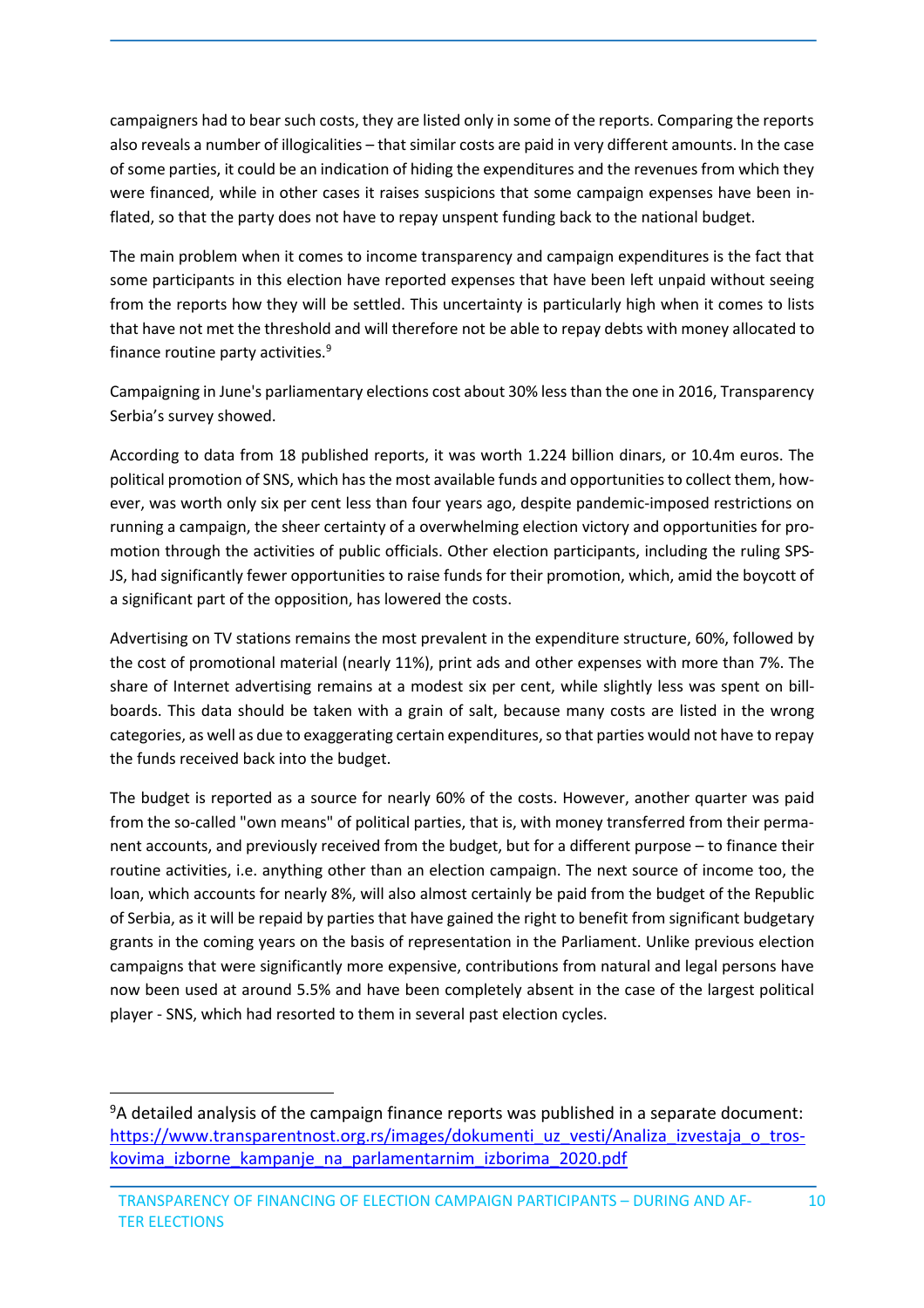Given the numerous omissions and inconsistencies in filling out the election campaign expenses reports, TS urged the Anti-Corruption Agency to ask applicants to submit and publish supplementary reports, or for ACA itself to publish campaign expenses reports after the proper corrections have been made, based on data obtained or determined during the audit<sup>10</sup>.

# Comparison of previously and subsequently published information

Some of the transparency standards that participants in the June elections failed to meet during the campaign were subsequently observed through compliance with the legal obligation. Thus, after the campaign, it became known which expenses were paid from the party account and which sources financed that account, how much was paid for advertising on online media (but not information as to which profiles had been used on social media), which accounts were used to finance the campaign, information about some public events during the campaign (many parties showed them in aggregate form) , as well as the names of the persons responsible for lawful campaign financing.

Because pre-released information was scarce, the possibilities for comparison with data in the final reports are limited. Such comparisons can be firstly made in the case of POKS. That party planned costs of 475,000 euros, while the reported expenditure was close to 45M dinars, or 383,000 euros. In the case of billboard advertising, 1.9 million dinars (over 50,000 euros) were reported, while 30,000 euros were planned; advertising in the media was paid about 40 million dinars, so the spending plan (200,000 euros) was exceeded by close to 60%; various promotional materials and promotional costs cost less than 900,000 dinars, which is less than 8,000 euros, while as much as 175,000 euros had been planned for these purposes. Office space was estimated at 10,000 euros, fuel 20,000 euros and certification of signatures 30,000 euros. In the category of other expenses, approximately that much was paid - 1.9M dinars, but the cost structure differs significantly – certification of signatures was paid nearly 60,000 euros, and rents and fuel are not mentioned.

Before the campaign, a list of about 20 donors was published (mainly from abroad and in euros, a total of about 5,000 euros). The campaign finance report cites dinar donations totaling as much as RSD 14.5 million (natural persons) and nearly RSD 23 million (legal entities). **However, there are no donors on**  that list<sup>11</sup> whose names were published before the campaign!

The UDS **announced funding through smaller donations, but in the end none were reported.** Billboards and other promotional materials have been reported, as announced, as well as **advertising in the amount of 17.5 million on TV stations, despite the announcement that there will be no money for such purposes**.

The SPS-JS coalition **announced it would resort to budget funds, but in the end close to half was paid with loans, and significant contributions from natural persons were also collected.** The SVM has

<sup>10</sup>https://www.transparentnost.org.rs/index.php/sr/aktivnosti-2/konferencije/11700-skupakampanja-o-trosku-gradjana-mnogo-podataka-koje-treba-proveriti 11http://poks.rs/wp-content/uploads/2020/09/47-REPUBLIKA.pdf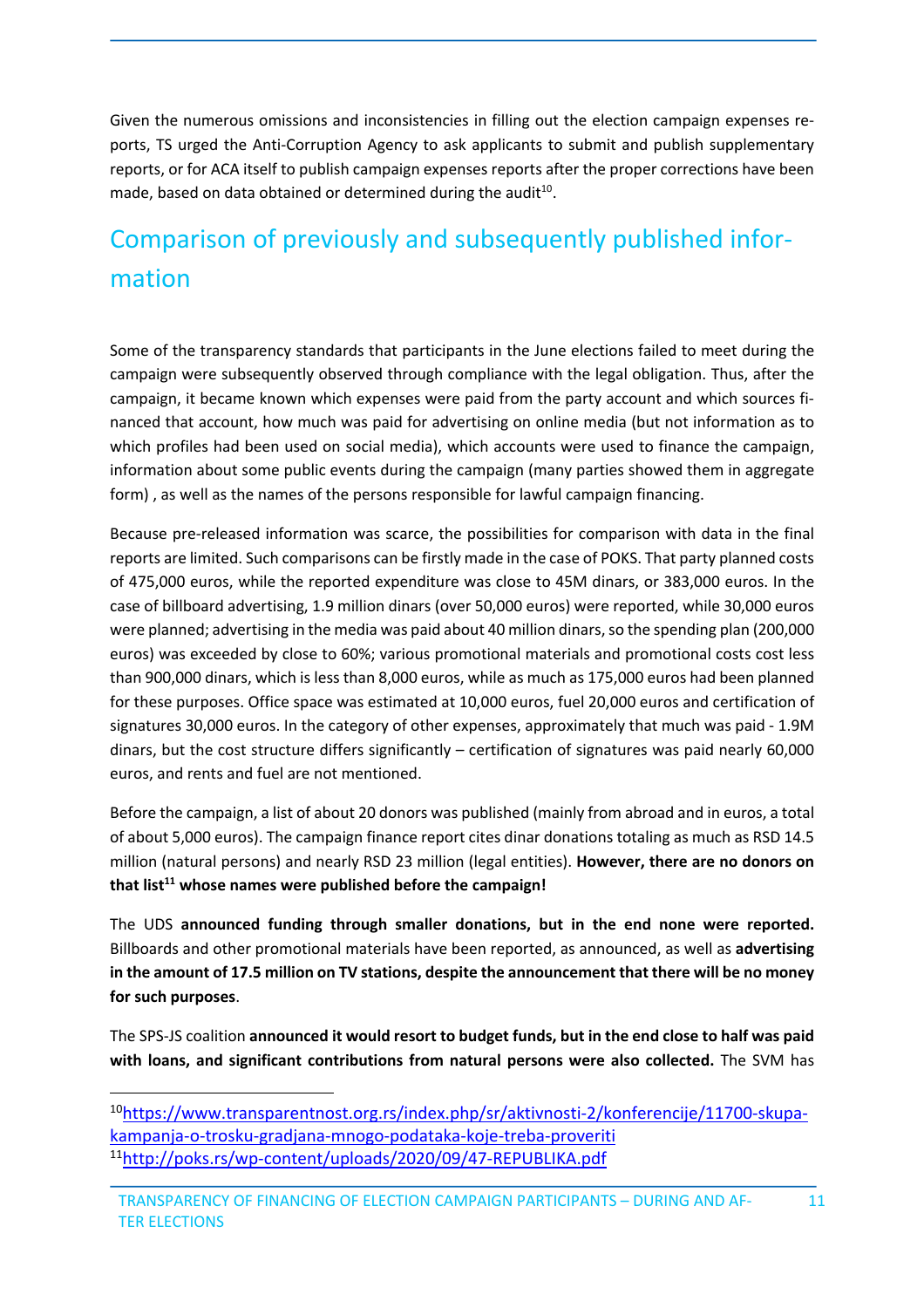financed its campaign announcement from the budget as announced. The monitoring found that a Facebook's campaign was carried out, but its value is not clearly visible from the report. METLA respected its announcement that it would not use the funds of the loan, and that it would spend the money on advertising and billboards. On the other hand, the campaign was officially worth as much as RSD 13M more than the revenues collected.

The Oathkeepers and the Sovereignists have announced the events, but one cannot see the costs associated with the former. The Coalition for Peace has not reported costs related to any activity. PSG reported the cost of the events that had been announced. SNS fulfilled its announcement that it will not organize public events. SPAS announced funding to be sourced from the budget and donations. However, donations were not collected at all, and nearly **RSD 23M of "own funds" were transferred on the campaign finance account and it is not clear, from previous financial reports, what is their origin.** Healthy Serbia did not respect its announcement that it would not resort to TV advertising, and in addition to the budget funding, contributions were also collected.